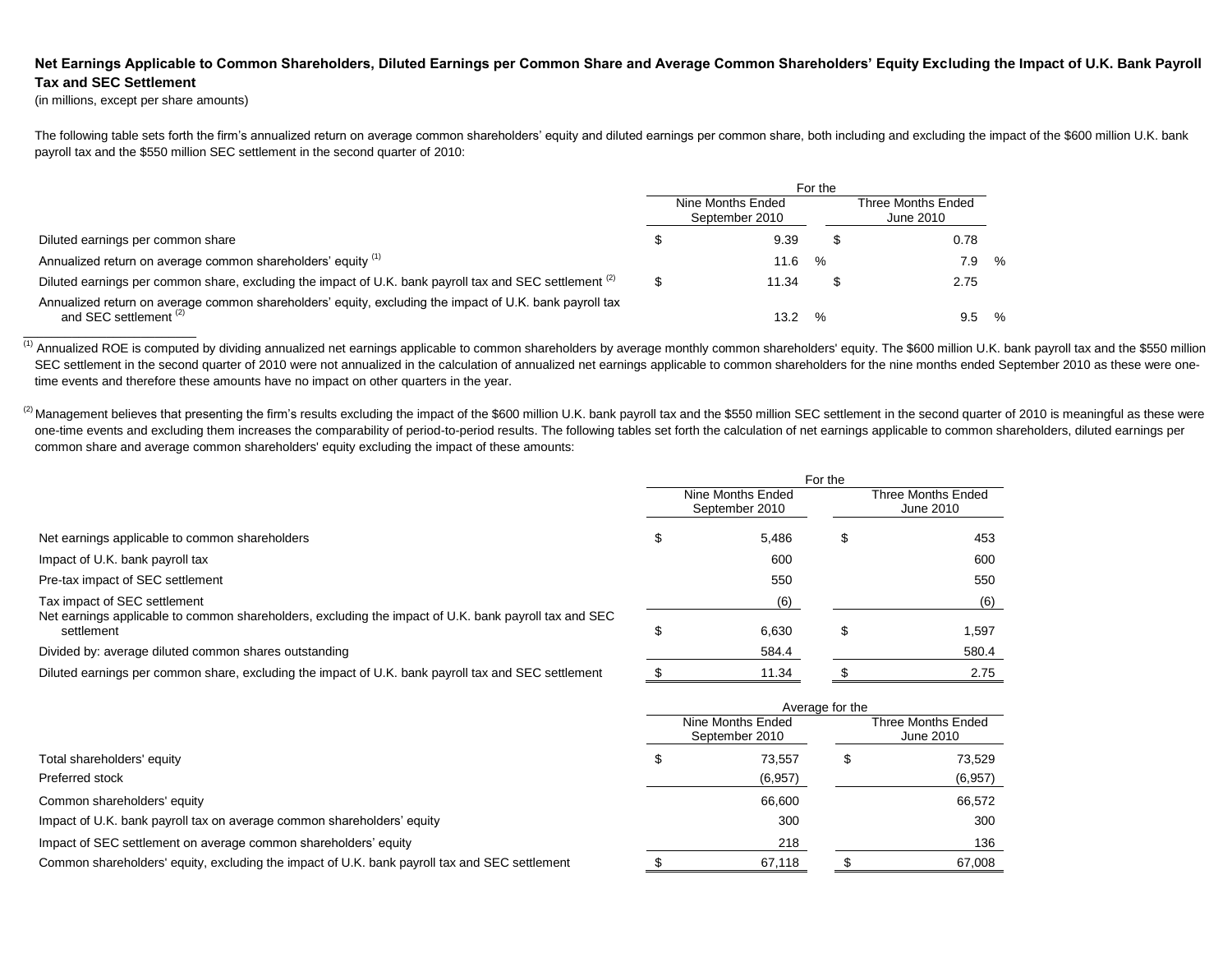## **Effective Income Tax Rate Excluding the Impact of U.K. Bank Payroll Tax and SEC Settlement**

(\$ in millions)

Management believes that presenting the firm's effective income tax rate excluding the impact of the \$600 million U.K. bank payroll tax and the \$550 million SEC settlement in the second quarter of 2010, substantially all of which is non-deductible, is meaningful as these were one-time events and excluding them increases the comparability of period-to-period results. The following table sets forth the calculation of the effective income tax rate excluding the impact of these amounts:

|                                 | For the |                                  |  |           |                  |  |  |  |  |  |
|---------------------------------|---------|----------------------------------|--|-----------|------------------|--|--|--|--|--|
|                                 |         | Nine Months Ended September 2010 |  |           |                  |  |  |  |  |  |
|                                 |         | Pre-tax                          |  |           | Effective income |  |  |  |  |  |
|                                 |         | earnings                         |  | for taxes | tax rate         |  |  |  |  |  |
| As reported                     |         | 9,418                            |  | 3,451     | 36.6%            |  |  |  |  |  |
| Add back:                       |         |                                  |  |           |                  |  |  |  |  |  |
| Impact of U.K. bank payroll tax |         | 600                              |  |           |                  |  |  |  |  |  |
| Impact of SEC settlement        |         | 550                              |  |           |                  |  |  |  |  |  |
| As adjusted                     |         | 10,568                           |  | 3,457     | 32.7%            |  |  |  |  |  |

|                                 | For the |                            |  |           |                  |  |  |  |  |  |
|---------------------------------|---------|----------------------------|--|-----------|------------------|--|--|--|--|--|
|                                 |         | Six Months Ended June 2010 |  |           |                  |  |  |  |  |  |
|                                 |         | Pre-tax                    |  | Provision | Effective income |  |  |  |  |  |
|                                 |         | earnings                   |  | for taxes | tax rate         |  |  |  |  |  |
| As reported                     |         | 6,607                      |  | 2,538     | 38.4%            |  |  |  |  |  |
| Add back:                       |         |                            |  |           |                  |  |  |  |  |  |
| Impact of U.K. bank payroll tax |         | 600                        |  |           |                  |  |  |  |  |  |
| Impact of SEC settlement        |         | 550                        |  |           |                  |  |  |  |  |  |
| As adjusted                     |         | 7,757                      |  | 2,544     | 32.8%            |  |  |  |  |  |

## **Ratio of Compensation and Benefits to Net Revenues Excluding the Impact of U.K. Bank Payroll Tax**

(\$ in millions)

Management believes that presenting the firm's ratio of compensation and benefits to net revenues excluding the impact of the \$600 million U.K. bank payroll tax in the second quarter of 2010 is meaningful as this was a one-time event and excluding it increases the comparability of period-to-period results.

|                                                                                                                                                                                                       | For the                             |   |
|-------------------------------------------------------------------------------------------------------------------------------------------------------------------------------------------------------|-------------------------------------|---|
|                                                                                                                                                                                                       | Nine Months Ended<br>September 2010 |   |
| Compensation and benefits (which excludes the impact of the \$600 million U.K. bank payroll tax)                                                                                                      | 13.123                              |   |
| Ratio of compensation and benefits to net revenues                                                                                                                                                    | 43.0                                | % |
| Compensation and benefits, including the impact of the \$600 million U.K. bank payroll tax<br>Ratio of compensation and benefits to net revenues, including the impact of the \$600 million U.K. bank | 13.723                              |   |
| payroll tax                                                                                                                                                                                           | 45.0                                | % |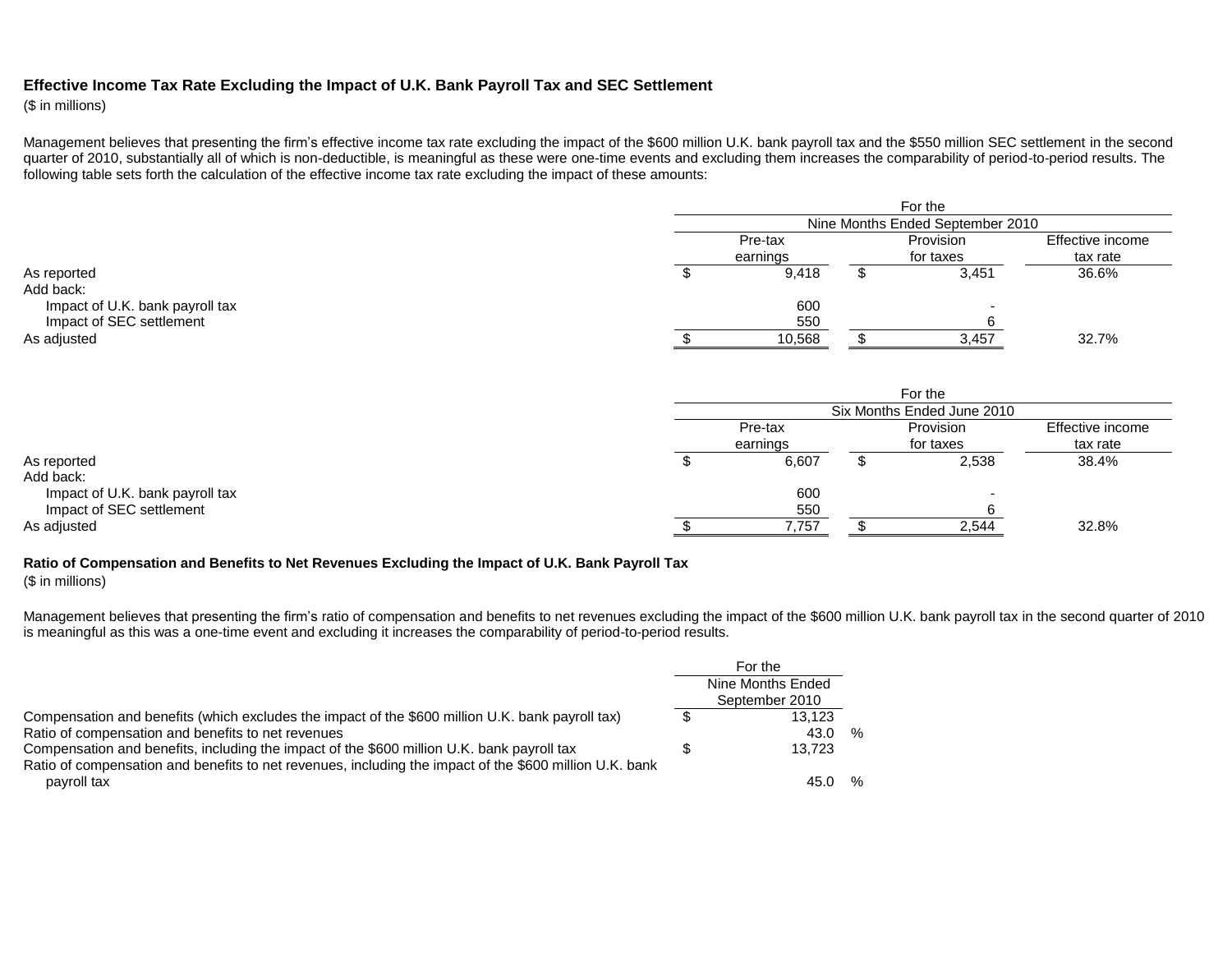## **Adjusted Assets, Tangible Equity Capital, Adjusted Leverage Ratio, Tangible Book Value Per Common Share and Tier 1 Common Ratio**

(\$ in millions, except per share amounts)

The following table sets forth information on the firm's assets, shareholders' equity, leverage ratios, book value per common share and Tier 1 common ratio:

|                                              | As of |                |              |           |              |              |              |               |               |
|----------------------------------------------|-------|----------------|--------------|-----------|--------------|--------------|--------------|---------------|---------------|
|                                              |       | September 2010 |              | June 2010 |              | March 2010   |              | December 2009 |               |
| Total assets                                 | \$    | 908,679        | \$           | 883,188   | \$           | 880,528      | \$           | 848,942       |               |
| Adjusted assets <sup>(1)</sup>               |       | 579,894        |              | 551,117   |              | 548,503      |              | 546,151       |               |
| Total shareholders' equity                   |       | 75,657         |              | 73,819    |              | 72,944       |              | 70,714        |               |
| Tangible equity capital <sup>(2)</sup>       |       | 74,791         |              | 72,925    |              | 71,961       |              | 70,794        |               |
| Leverage ratio <sup>(3)</sup>                |       | 12.0           | $\mathsf{x}$ | 12.0      | $\mathsf{x}$ | 12.1         | $\mathsf{x}$ | 12.0 $\times$ |               |
| Adjusted leverage ratio <sup>(4)</sup>       |       | 7.8            | $\mathsf{x}$ | 7.6       | $\mathbf{x}$ | $7.6 \times$ |              | $7.7 \times$  |               |
| Common shareholders' equity                  | \$    | 68,700         | \$           | 66,862    | \$           | 65,987       | \$           | 63,757        |               |
| Tangible common shareholders' equity (5)     |       | 62,834         |              | 60,968    |              | 60,004       |              | 58,837        |               |
| Book value per common share                  | \$    | 127.08         | \$           | 123.73    | \$           | 122.52       | \$           | 117.48        |               |
| Tangible book value per common share (5) (6) |       | 116.23         |              | 112.82    |              | 111.41       |              | 108.42        |               |
| Risk-weighted assets (RWAs) <sup>(7)</sup>   | \$    | 443,792        | \$           | 451,247   | \$           | 455,790      | \$           | 431,890       |               |
| Tier 1 common ratio <sup>(8)</sup>           |       | 13.0           | %            | 12.5      | %            | 12.4         | %            | 12.2          | $\frac{0}{0}$ |

 $\frac{(1)}{1}$ Adjusted assets excludes (i) low-risk collateralized assets generally associated with the matched book and securities lending businesses and federal funds sold, (ii) cash and securities segregated for regulatory and other purposes and (iii) goodwill and identifiable intangible assets which are deducted when calculating tangible equity capital (see footnote 2 below). The following table sets forth the reconciliation of total assets to adjusted assets:

|                                                                                       | As of |                |    |            |    |            |    |               |  |  |
|---------------------------------------------------------------------------------------|-------|----------------|----|------------|----|------------|----|---------------|--|--|
|                                                                                       |       | September 2010 |    | June 2010  |    | March 2010 |    | December 2009 |  |  |
| Total assets                                                                          | \$    | 908,679        | \$ | 883,188    | \$ | 880,528    | \$ | 848,942       |  |  |
| Securities borrowed<br>Deduct:<br>Securities purchased under agreements to resell and |       | (184,068)      |    | (190, 079) |    | (202, 841) |    | (189, 939)    |  |  |
| federal funds sold                                                                    |       | (178, 109)     |    | (169, 280) |    | (166, 368) |    | (144, 279)    |  |  |
| Add:<br>Trading liabilities, at fair value                                            |       | 155,217        |    | 147,170    |    | 140.081    |    | 129,019       |  |  |
| Less derivative liabilities                                                           |       | (63, 767)      |    | (57, 574)  |    | (53, 861)  |    | (56,009)      |  |  |
| Subtotal                                                                              |       | 91,450         |    | 89,596     |    | 86,220     |    | 73,010        |  |  |
| Deduct: Cash and securities segregated for regulatory and other<br>purposes           |       | (52, 192)      |    | (56, 414)  |    | (43,053)   |    | (36,663)      |  |  |
| Goodwill and identifiable intangible assets                                           |       | (5,866)        |    | (5,894)    |    | (5,983)    |    | (4,920)       |  |  |
| Adjusted assets                                                                       |       | 579,894        |    | 551,117    |    | 548,503    |    | 546,151       |  |  |